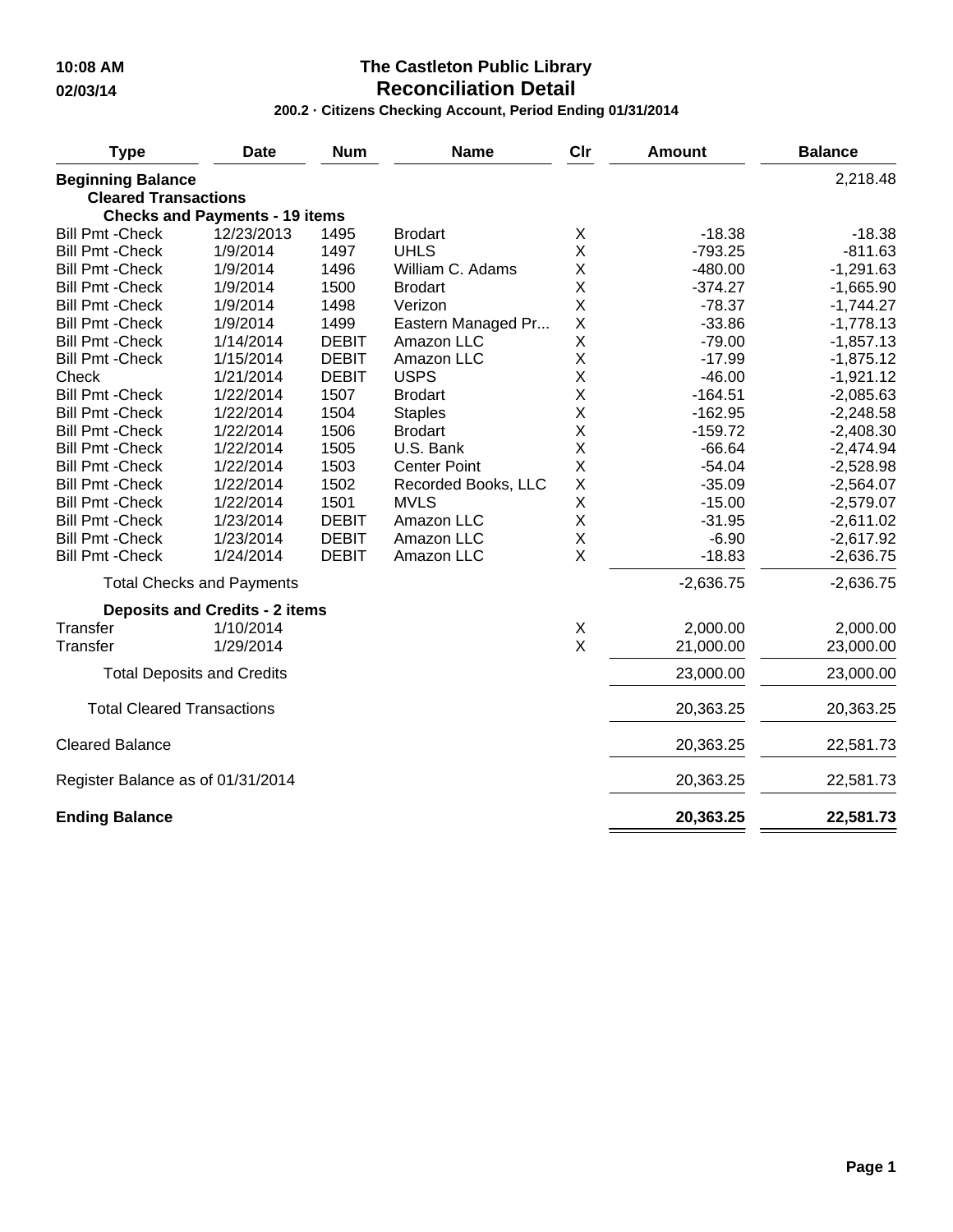# **10:07 AM The Castleton Public Library 02/03/14 Reconciliation Detail**

**200.1 · Citizens Money Market, Period Ending 01/31/2014**

| <b>Type</b>                                             | <b>Date</b>                           | <b>Num</b> | <b>Name</b> | Cir | <b>Amount</b> | <b>Balance</b> |
|---------------------------------------------------------|---------------------------------------|------------|-------------|-----|---------------|----------------|
| <b>Beginning Balance</b><br><b>Cleared Transactions</b> | <b>Checks and Payments - 2 items</b>  |            |             |     |               | 160,020.05     |
| Transfer                                                | 1/10/2014                             |            |             | Χ   | $-2,000.00$   | $-2,000.00$    |
| Transfer                                                | 1/29/2014                             |            |             | X   | $-21,000.00$  | $-23,000.00$   |
|                                                         | <b>Total Checks and Payments</b>      |            |             |     | $-23,000.00$  | $-23,000.00$   |
|                                                         | <b>Deposits and Credits - 3 items</b> |            |             |     |               |                |
| Deposit                                                 | 1/7/2014                              |            |             | X   | 184.86        | 184.86         |
| Deposit                                                 | 1/21/2014                             |            |             | X   | 114.76        | 299.62         |
| Deposit                                                 | 1/31/2014                             |            |             | X   | 6.65          | 306.27         |
|                                                         | <b>Total Deposits and Credits</b>     |            |             |     | 306.27        | 306.27         |
| <b>Total Cleared Transactions</b>                       |                                       |            |             |     | $-22,693.73$  | $-22,693.73$   |
| <b>Cleared Balance</b>                                  |                                       |            |             |     | $-22,693.73$  | 137,326.32     |
| Register Balance as of 01/31/2014                       |                                       |            |             |     | $-22,693.73$  | 137,326.32     |
| <b>Ending Balance</b>                                   |                                       |            |             |     | $-22,693.73$  | 137,326.32     |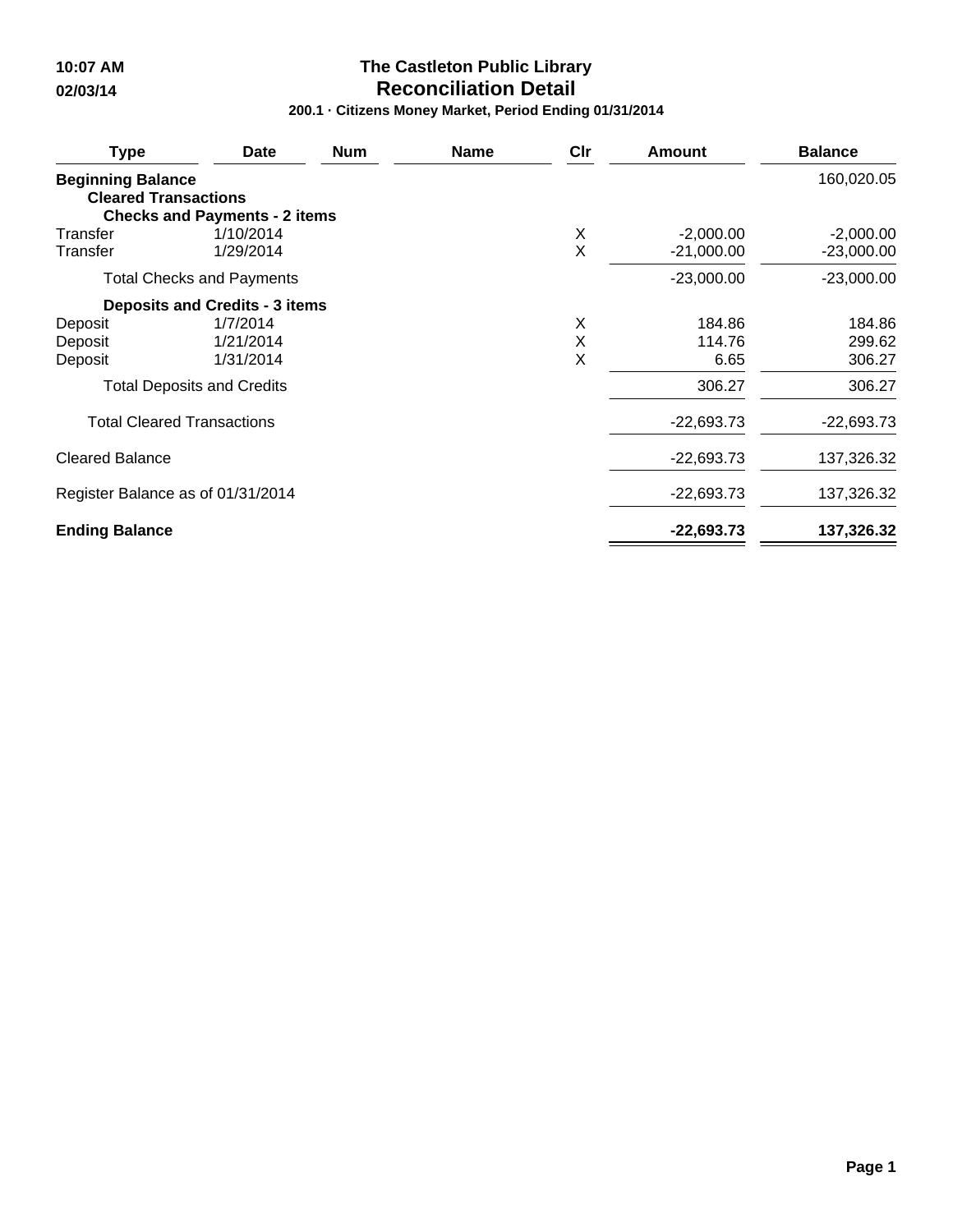## **9:02 AM The Castleton Public Library 02/10/14 Reconciliation Summary**

**200.3 · First Niagara Money Market, Period Ending 01/31/2014**

|                                      | Jan 31, 14  |
|--------------------------------------|-------------|
| <b>Beginning Balance</b>             | 8,235.27    |
| <b>Cleared Transactions</b>          |             |
| <b>Checks and Payments - 4 items</b> | $-6,645.60$ |
| <b>Deposits and Credits - 1 item</b> | 4.39        |
| <b>Total Cleared Transactions</b>    | $-6,641.21$ |
| <b>Cleared Balance</b>               | 1,594.06    |
| Register Balance as of 01/31/2014    | 1,594.06    |
| <b>Ending Balance</b>                | 1,594.06    |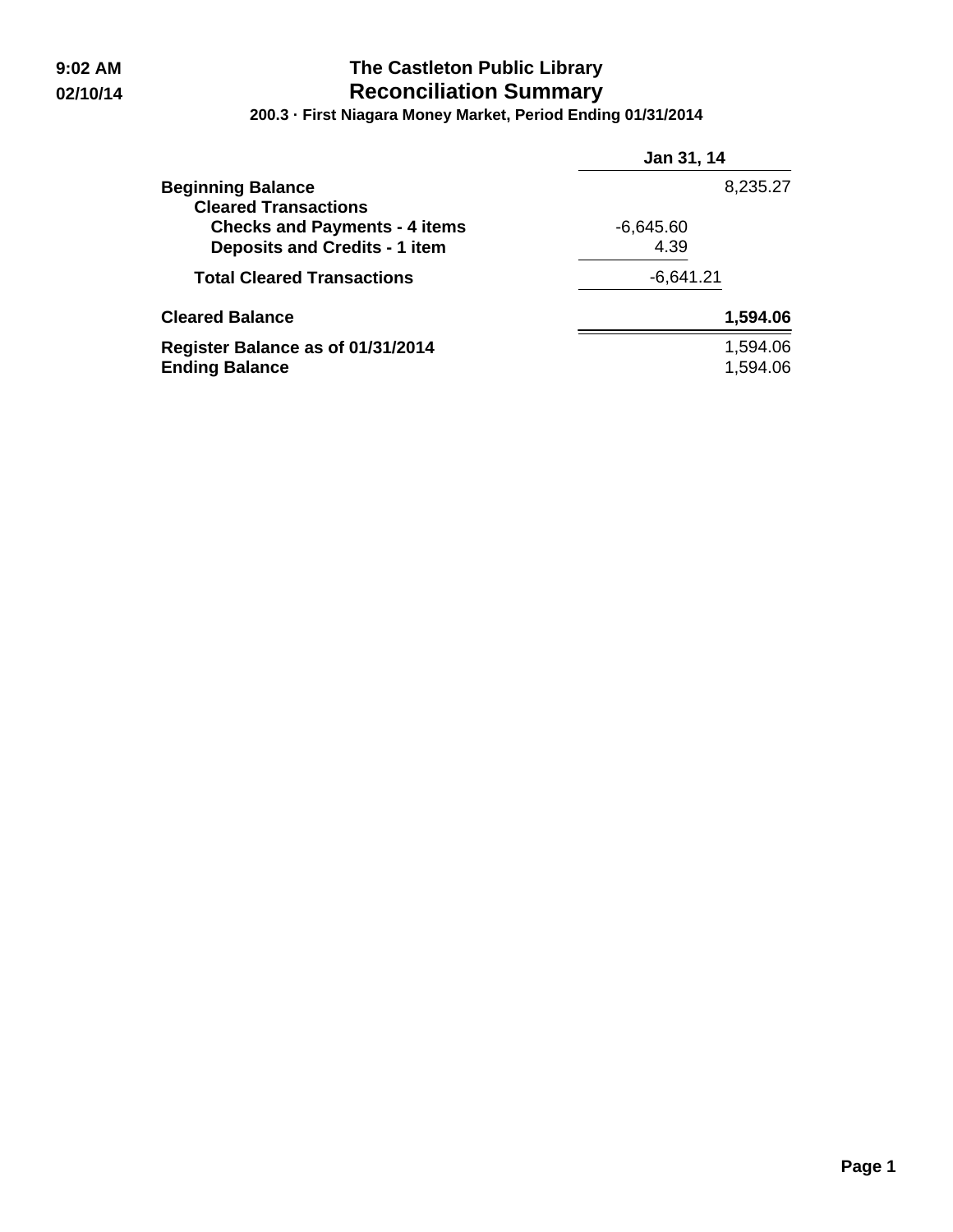| <b>Type</b>             | <b>Num</b>   | <b>Date</b> | <b>Name</b>       | <b>Account</b>                    | <b>Paid Amount</b> | <b>Original Amount</b> |
|-------------------------|--------------|-------------|-------------------|-----------------------------------|--------------------|------------------------|
| <b>Bill Pmt - Check</b> | <b>DEBIT</b> | 1/14/2014   | <b>Amazon LLC</b> | 200.2 - Citizens Checking Account |                    | $-79.00$               |
| Bill                    | 2014 Prime   | 1/14/2014   |                   | 7410.4B · Library Materials       | $-79.00$           | 79.00                  |
| <b>TOTAL</b>            |              |             |                   |                                   | $-79.00$           | 79.00                  |
| <b>Bill Pmt - Check</b> | <b>DEBIT</b> | 1/15/2014   | <b>Amazon LLC</b> | 200.2 - Citizens Checking Account |                    | $-17.99$               |
| Bill                    | 002-7026938  | 1/14/2014   |                   | 7410.4B · Library Materials       | $-17.99$           | 17.99                  |
| <b>TOTAL</b>            |              |             |                   |                                   | $-17.99$           | 17.99                  |
| <b>Check</b>            | <b>DEBIT</b> | 1/21/2014   | <b>USPS</b>       | 200.2 · Citizens Checking Account |                    | $-46.00$               |
|                         |              |             |                   | 7410.4G · Postage                 | $-46.00$           | 46.00                  |
| <b>TOTAL</b>            |              |             |                   |                                   | $-46.00$           | 46.00                  |
| <b>Bill Pmt - Check</b> | <b>DEBIT</b> | 1/23/2014   | <b>Amazon LLC</b> | 200.2 · Citizens Checking Account |                    | $-31.95$               |
| Bill                    | 102-8502370  | 1/22/2014   |                   | 7410.4D · Programs                | $-31.95$           | 31.95                  |
| <b>TOTAL</b>            |              |             |                   |                                   | $-31.95$           | 31.95                  |
| <b>Bill Pmt - Check</b> | <b>DEBIT</b> | 1/23/2014   | <b>Amazon LLC</b> | 200.2 - Citizens Checking Account |                    | $-6.90$                |
| Bill                    | 102-2803162  | 1/22/2014   |                   | 7410.4D · Programs                | $-6.90$            | 6.90                   |
| <b>TOTAL</b>            |              |             |                   |                                   | $-6.90$            | 6.90                   |
| <b>Bill Pmt - Check</b> | <b>DEBIT</b> | 1/24/2014   | <b>Amazon LLC</b> | 200.2 - Citizens Checking Account |                    | $-18.83$               |
| <b>Bill</b>             | 104-3752192  | 1/23/2014   |                   | 7410.4B · Library Materials       | $-18.83$           | 18.83                  |
| <b>TOTAL</b>            |              |             |                   |                                   | $-18.83$           | 18.83                  |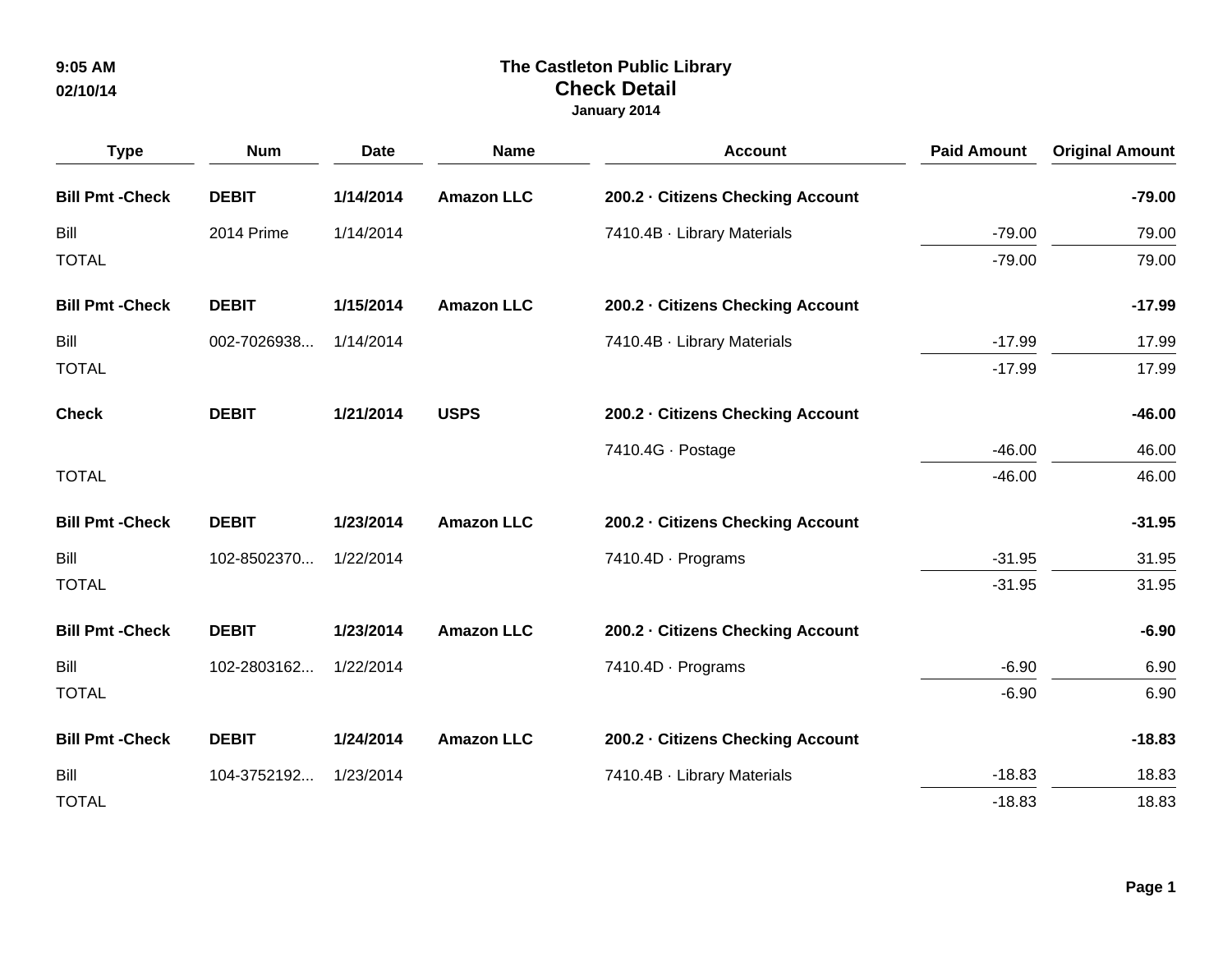| <b>Type</b>                                  | <b>Num</b>                                                           | <b>Date</b>                                                                      | <b>Name</b>             | <b>Account</b>                                                                                                                                                                         | <b>Paid Amount</b>                                                     | <b>Original Amount</b>                               |
|----------------------------------------------|----------------------------------------------------------------------|----------------------------------------------------------------------------------|-------------------------|----------------------------------------------------------------------------------------------------------------------------------------------------------------------------------------|------------------------------------------------------------------------|------------------------------------------------------|
| <b>Bill Pmt - Check</b>                      | 1496                                                                 | 1/9/2014                                                                         | <b>William C. Adams</b> | 200.2 - Citizens Checking Account                                                                                                                                                      |                                                                        | $-480.00$                                            |
| Bill                                         | 010114                                                               | 1/7/2014                                                                         |                         | 7410.4K · Miscellaneous                                                                                                                                                                | $-480.00$                                                              | 480.00                                               |
| <b>TOTAL</b>                                 |                                                                      |                                                                                  |                         |                                                                                                                                                                                        | $-480.00$                                                              | 480.00                                               |
| <b>Bill Pmt - Check</b>                      | 1497                                                                 | 1/9/2014                                                                         | <b>UHLS</b>             | 200.2 - Citizens Checking Account                                                                                                                                                      |                                                                        | $-793.25$                                            |
| Bill                                         | $14 - 7$                                                             | 1/2/2014                                                                         |                         | 7410.4E · Automated Services                                                                                                                                                           | $-793.25$                                                              | 793.25                                               |
| <b>TOTAL</b>                                 |                                                                      |                                                                                  |                         |                                                                                                                                                                                        | $-793.25$                                                              | 793.25                                               |
| <b>Bill Pmt - Check</b>                      | 1498                                                                 | 1/9/2014                                                                         | Verizon                 | 200.2 - Citizens Checking Account                                                                                                                                                      |                                                                        | $-78.37$                                             |
| Bill                                         | 12192013                                                             | 12/19/2013                                                                       |                         | 7410.4H · Telephone/Data Links                                                                                                                                                         | $-78.37$                                                               | 78.37                                                |
| <b>TOTAL</b>                                 |                                                                      |                                                                                  |                         |                                                                                                                                                                                        | $-78.37$                                                               | 78.37                                                |
| <b>Bill Pmt - Check</b>                      | 1499                                                                 | 1/9/2014                                                                         | Eastern Managed         | 200.2 · Citizens Checking Account                                                                                                                                                      |                                                                        | $-33.86$                                             |
| Bill                                         | 298295                                                               | 12/26/2013                                                                       |                         | 7410.4C · Equipment/Technology                                                                                                                                                         | $-33.86$                                                               | 33.86                                                |
| <b>TOTAL</b>                                 |                                                                      |                                                                                  |                         |                                                                                                                                                                                        | $-33.86$                                                               | 33.86                                                |
| <b>Bill Pmt - Check</b>                      | 1500                                                                 | 1/9/2014                                                                         | <b>Brodart</b>          | 200.2 - Citizens Checking Account                                                                                                                                                      |                                                                        | $-374.27$                                            |
| Bill<br>Bill<br>Bill<br>Bill<br>Bill<br>Bill | B3328884<br>B3330307<br>B3334050<br>B3334051<br>B3336756<br>B3336757 | 12/16/2013<br>12/17/2013<br>12/30/2013<br>12/30/2013<br>12/30/2013<br>12/30/2013 |                         | 7410.4B · Library Materials<br>7410.4B · Library Materials<br>7410.4B · Library Materials<br>7410.4B · Library Materials<br>7410.4B · Library Materials<br>7410.4B · Library Materials | $-27.94$<br>$-15.31$<br>$-123.33$<br>$-15.64$<br>$-118.60$<br>$-73.45$ | 27.94<br>15.31<br>123.33<br>15.64<br>118.60<br>73.45 |
| <b>TOTAL</b>                                 |                                                                      |                                                                                  |                         |                                                                                                                                                                                        | $-374.27$                                                              | 374.27                                               |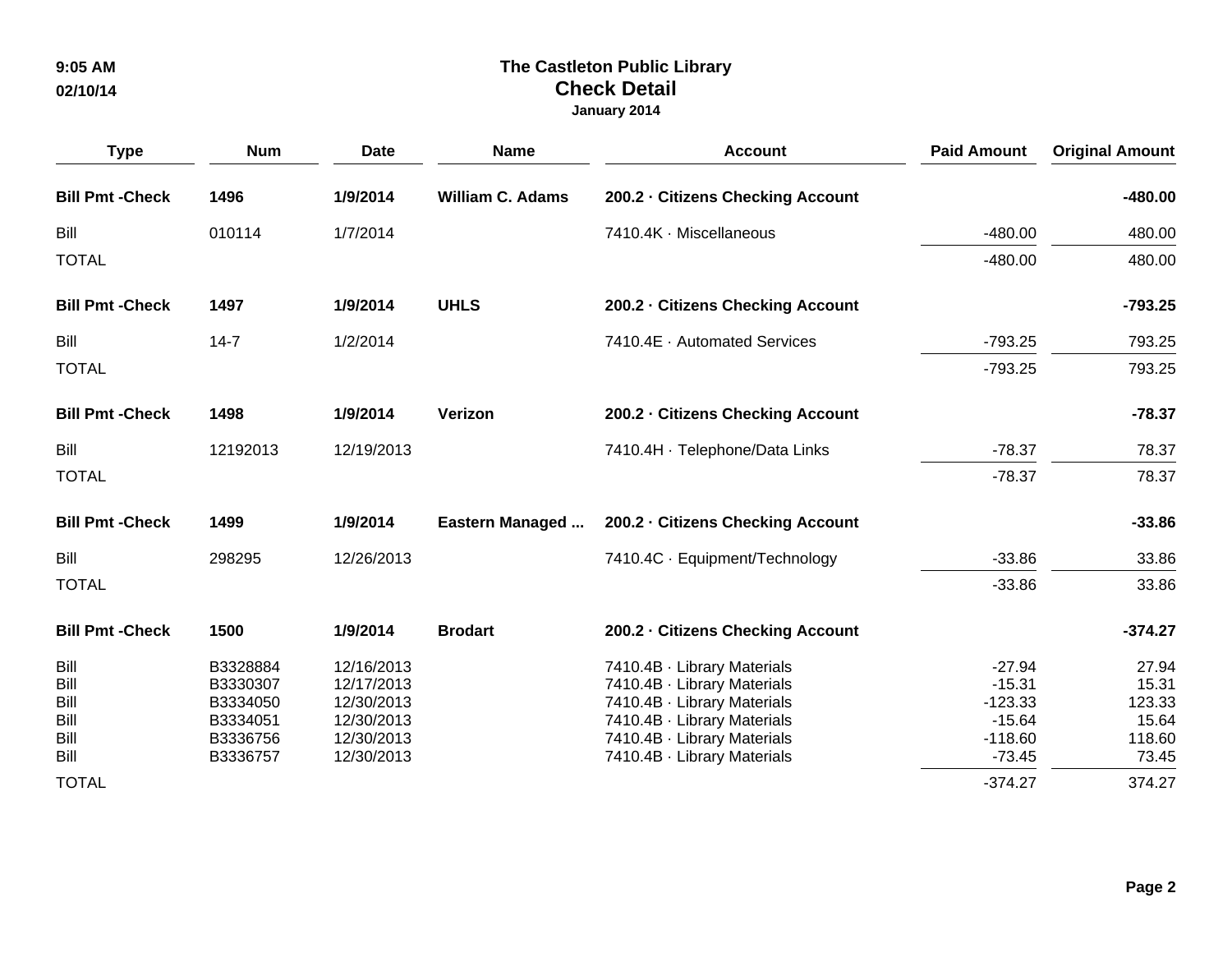| <b>Type</b>             | <b>Num</b> | <b>Date</b> | <b>Name</b>             | <b>Account</b>                    | <b>Paid Amount</b> | <b>Original Amount</b> |
|-------------------------|------------|-------------|-------------------------|-----------------------------------|--------------------|------------------------|
| <b>Bill Pmt - Check</b> | 1501       | 1/22/2014   | <b>MVLS</b>             | 200.2 - Citizens Checking Account |                    | $-15.00$               |
| Bill                    | 20140206   | 1/15/2014   |                         | 7410.4A · Staff Development/Edu   | $-15.00$           | 15.00                  |
| <b>TOTAL</b>            |            |             |                         |                                   | $-15.00$           | 15.00                  |
| <b>Bill Pmt - Check</b> | 1502       | 1/22/2014   | <b>Recorded Books, </b> | 200.2 - Citizens Checking Account |                    | $-35.09$               |
| Bill                    | 74858359   | 1/10/2014   |                         | 7410.4B · Library Materials       | $-35.09$           | 35.09                  |
| <b>TOTAL</b>            |            |             |                         |                                   | $-35.09$           | 35.09                  |
| <b>Bill Pmt - Check</b> | 1503       | 1/22/2014   | <b>Center Point</b>     | 200.2 - Citizens Checking Account |                    | $-54.04$               |
| Bill                    | 1148367    | 12/26/2013  |                         | 7410.4B · Library Materials       | $-54.04$           | 54.04                  |
| <b>TOTAL</b>            |            |             |                         |                                   | $-54.04$           | 54.04                  |
| <b>Bill Pmt - Check</b> | 1504       | 1/22/2014   | <b>Staples</b>          | 200.2 - Citizens Checking Account |                    | $-162.95$              |
| Bill                    | 1054277    | 12/8/2013   |                         | 7410.4K · Miscellaneous           | $-129.99$          | 129.99                 |
| Bill                    | 9703456519 | 12/23/2013  |                         | 7410.4K · Miscellaneous           | $-32.96$           | 32.96                  |
| <b>TOTAL</b>            |            |             |                         |                                   | $-162.95$          | 162.95                 |
| <b>Bill Pmt - Check</b> | 1505       | 1/22/2014   | U.S. Bank               | 200.2 · Citizens Checking Account |                    | $-66.64$               |
| Bill                    | 244556361  | 1/5/2014    |                         | 7410.4C · Equipment/Technology    | $-66.64$           | 66.64                  |
| <b>TOTAL</b>            |            |             |                         |                                   | $-66.64$           | 66.64                  |
| <b>Bill Pmt - Check</b> | 1506       | 1/22/2014   | <b>Brodart</b>          | 200.2 - Citizens Checking Account |                    | $-159.72$              |
| Bill                    | B3347695   | 1/15/2014   |                         | 7410.4B · Library Materials       | $-140.52$          | 140.52                 |
| <b>Bill</b>             | B3347696   | 1/15/2014   |                         | 7410.4B · Library Materials       | $-19.20$           | 19.20                  |
| <b>TOTAL</b>            |            |             |                         |                                   | $-159.72$          | 159.72                 |